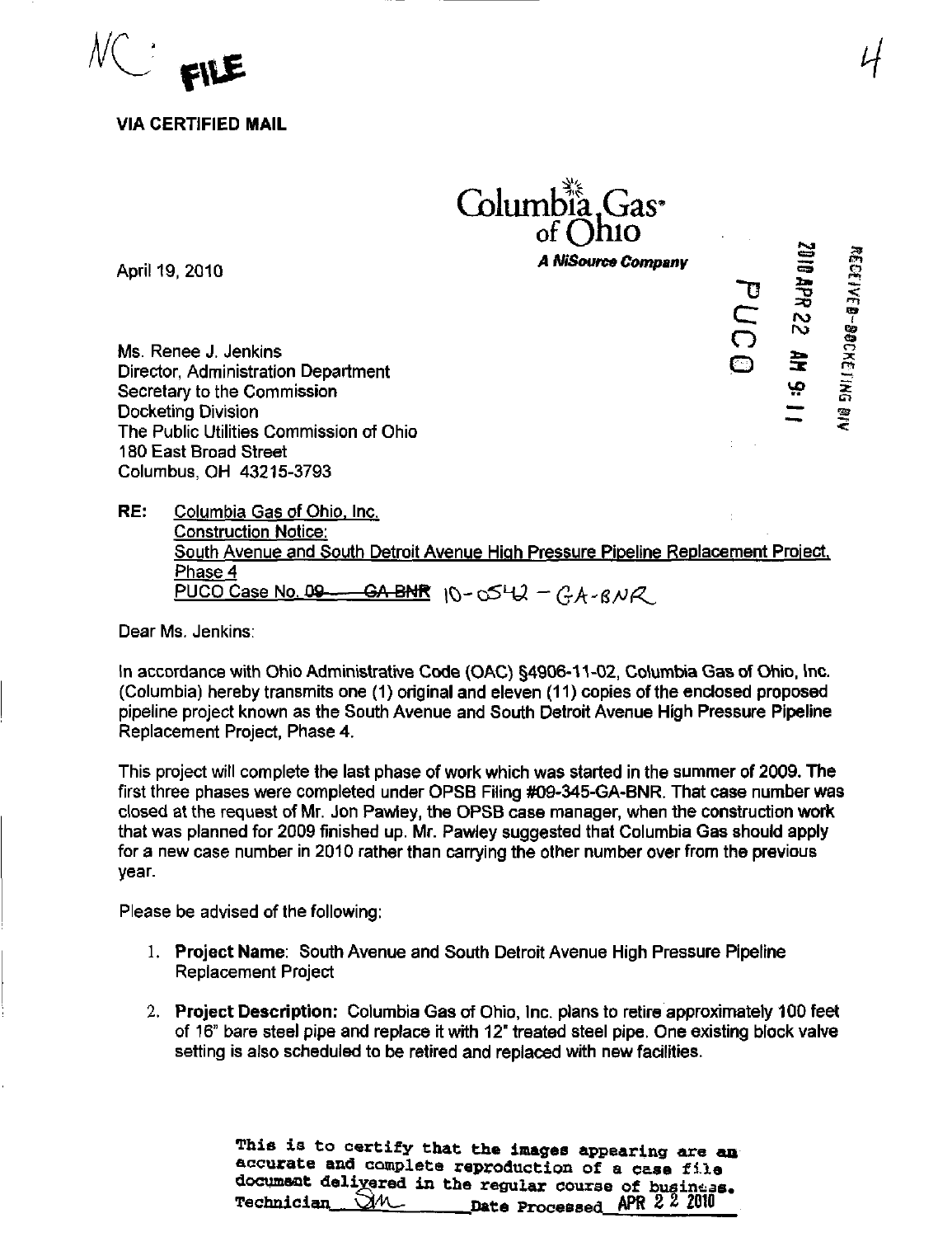This project meets the requirements of a Construction Notice at it falls under "rerouting or extension or new gas transmission line and associated facilities, not greater than one mile in length." (OAC 4906-1-01, Appendix B).

- 3- Project Need: Columbia Gas is performing this work due to the age and condition of the existing facilities.
- 4. Schedule: Construction is planned to start as early as July 1, 2010 and expected end by September 3, 2010.
- 5. Capital Cost: The capital cost of the project is estimated at \$345,000.00.
- 6. Operating Features: The proposed project includes approximately 100 feet of 12-inch high pressure steel main. The maximum allowable operating pressure will be 146 PSIG, although operating pressure is planned to be approximately 144 PSIG. All facilities will be installed inside of public right-of-way.
- 7. Map and Directions: A map of the project location is attached to this Construction Notice. In order to locate the proposed site, take US Route 23 west to OH 15 West. Take 0H15 West to US Route 68 North. Take US Route67 North to Interstate 75 North. Take exit #192 onto Interstate 475 North. Take exit #8 and turn right on Airport Highway (OH 2). After approximately 3 miles take a right onto South Byrne Road. Then turn right on Glendale Avenue. Follow Glendale Avenue until it intersects with South Detroit Avenue. Follow South Detroit Avenue until it intersects with South Avenue. Turn left and follow South Avenue until you come to the RR tracks, just west of Thad Street.
- 8. Easements / Land Agreements: Columbia Gas does not require additional easement or Right of Way for this project.

After docketing this filing, please return one time-stamped copy of the Construction Notice for our records to us in the enclosed envelope. We have provided a copy of the Construction Notice by certified mail, with return receipt requested, to each official of the political subdivisions immediately affected by the proposed project as listed in the attached Exhibit 1. Copies of the transmittal letters addressed to the local government representatives of the City of Toledo and Lucas County are enclosed for your file.

Should staff of the Ohio Power Siting Board desire further information or discussion of this submittal, please contact me at (419) 539-6065.

Sincerely,

(Vhomas h). Jades

Thomas W. Jadlos Field Engineer I Columbia Gas of Ohio 3222 Central Avenue Toledo, OH 43606 [tjadlos@nisource.com](mailto:tjadlos@nisource.com)  (419) 539-6065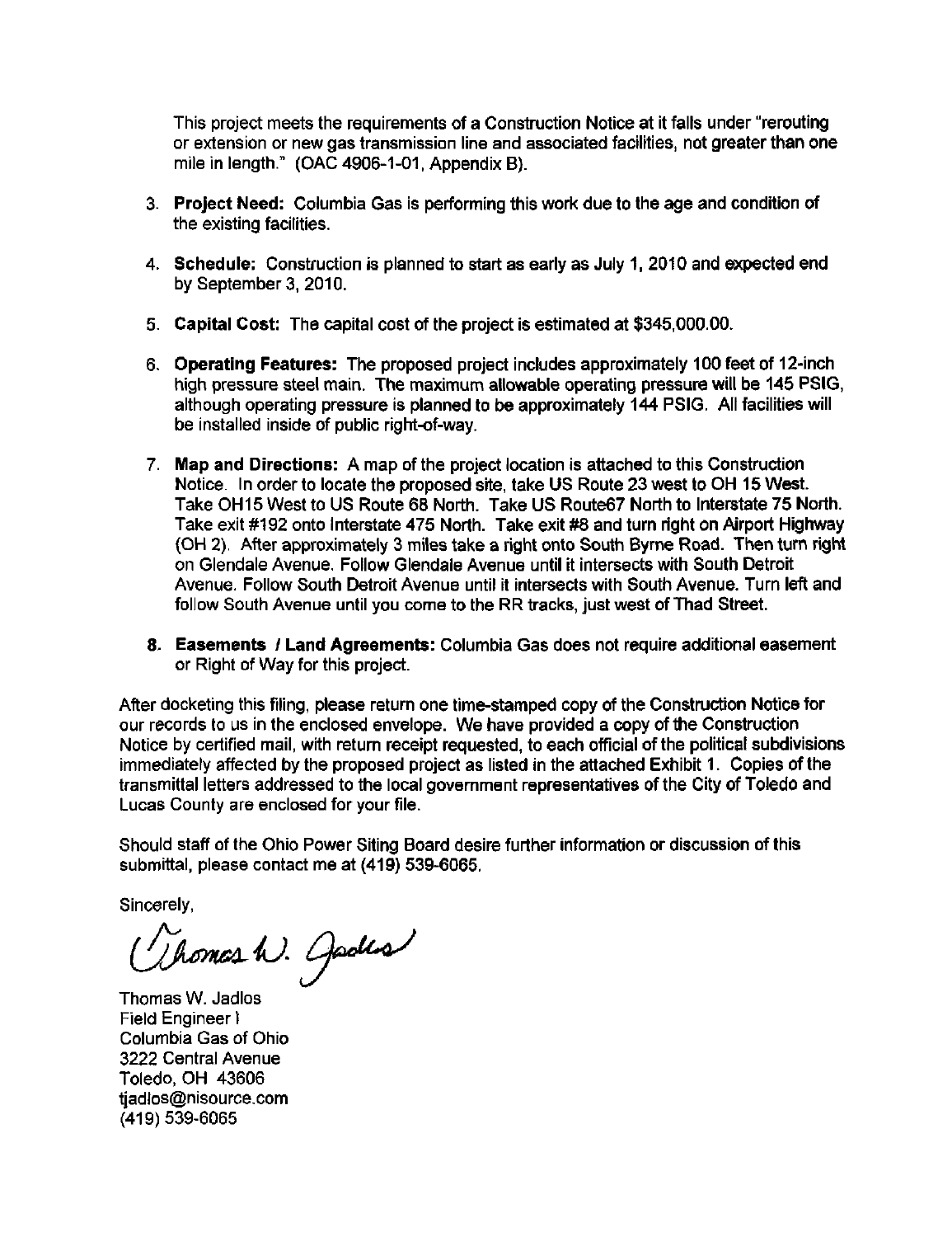## EXHIBIT 1: OFFICIALS SERVED COPY OF CONSTRUCTION NOTIFICATION SOUTH DETROIT AVENUE MANDATORY RELOCATION PROJECT Case No. 09- -GA-BNR

## Lucas County

Mr. Peter Ujvagi, County Administrator Board of Lucas County Commissioners One Government Center, Suite 800 Toledo. OH 43604

Mr. Pete Gerken, President Board of Lucas County Commissioners One Government Center, Suite 800 Toledo, OH 43604

Mr. Ben Konop Board of Lucas County Commissioners One Government Center, Suite 800 Toledo, OH 43604

Lucas Soil & Water Conservation District Ms. Lara Burkett, Administrator 130-A West Dudleuy Maumee, OH 43537

## City of Toledo

Mr. Michael Bell Mayor, City of Toledo One Government Center Toledo. Ohio 43604

Ms. Barbara J.,Jones, P.E. Acting Commissioner Division of Transportation 110 North Westwood Avenue Toledo. OH 43607

Mr. Dean Monske, Deputy Mayor, External Relations Department of Development One Government Center, Suite 2250 Toledo, OH 43604

Mr. Keith G. Earley, P.E./P.S. Lucas County Engineer One Government Center, Suite 870 Toledo. OH 43604-2258

Ms. Tina Skeldon Wozniak Board of Lucas County Commissioners One Government Center, Suite 800 Toledo. OH 43604

Mr. Ford P. Weber, President Lucas County Improvement Corporation 300 Martin Luther King Plaza, Suite 200 Toledo. OH 43604

Toledo-Lucas County Plan Commission Calvin J. Lawshe, Director One Government Center, Suite 1620 Toledo, OH 43604

Ms. Robin L. Whitney, Commissioner Division of Engineering Services One Lake Erie Center 600 Jefferson Avenue, Suite 300 Toledo, Ohio 43604

Ms. Wilma Brown President, Toledo City Council One Government Center, Suite 2120 Toledo. Ohio 43604